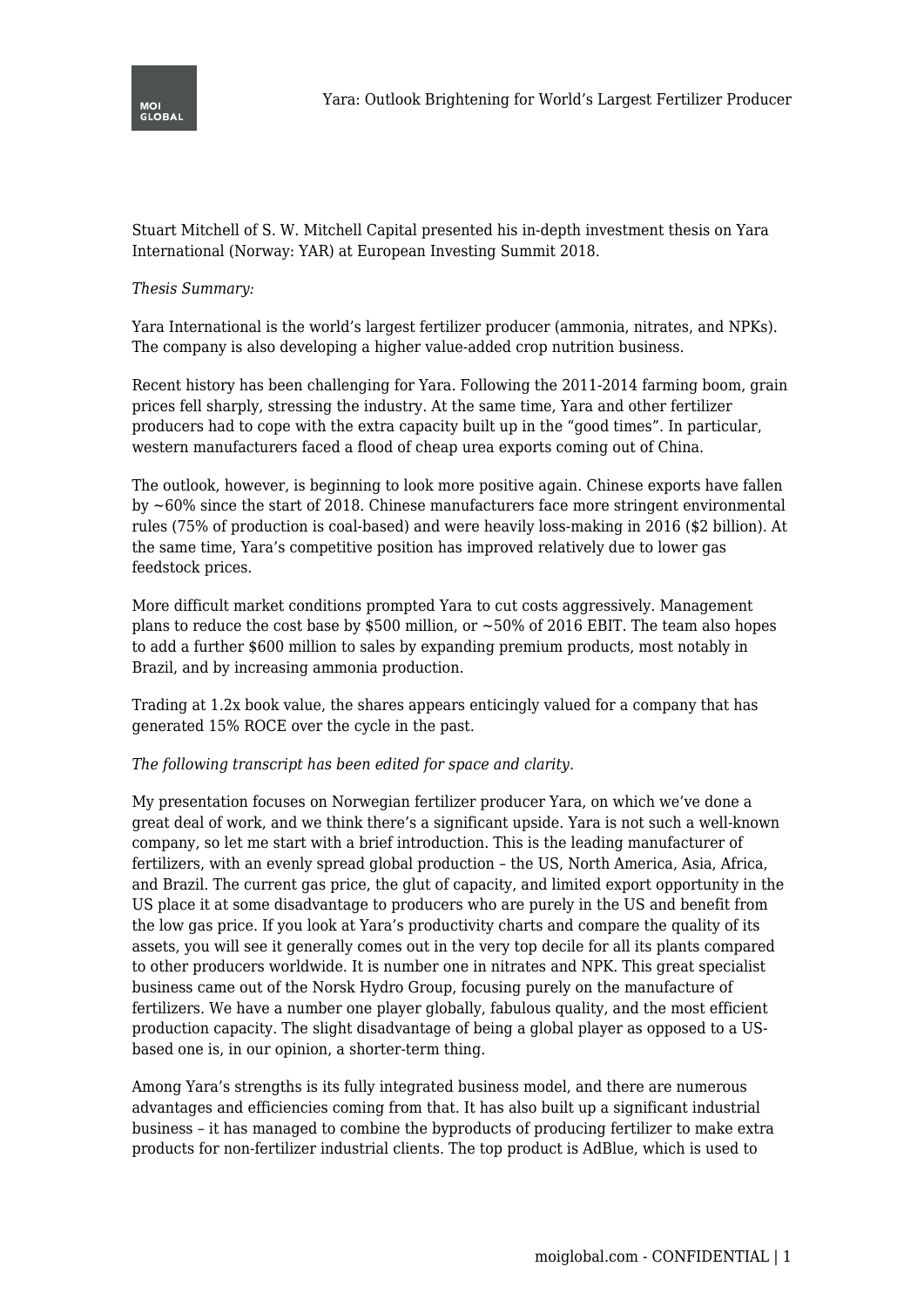

reduce NOx emissions in diesel engines. People sometimes forget there is an advantage to being the largest producer because it means you can source raw material more cheaply than anybody else and can maximize capacity at a particular time in the cycle in a certain region, thus produce more cheaply. At the moment, Yara has been trying to push as much through the US as it can. Yara's global price is a bit cheaper than the price of gas worldwide – it is a significant advantage to be able to buy gas at \$5 compared to \$5.5 in Europe. The US gas price is far lower than everywhere else, but that will normalize over time.

Another interesting thing about this company is that it's got a great record, maybe better than can be expected from a cyclical company. Yara has achieved this because it is more efficient than anybody else at producing fertilizer. It's a cyclical record, but it's stronger on a long-term basis. The ROIC generated over time has been surprisingly good for a business like this – we have annual numbers such as 10%, 23%, 29%, and 25%. During the industry downturn in 2016, ROIC fell quite sharply to 8% and then 4%. CROGI (cash return on gross investments) has been 13.5% on average, which is an exceptionally and surprisingly high number for a business like this, but in 2017, we had a trough, with CROGI dropping to 6.5%.

What was our chance to buy this company? This is a cyclical industry, and the share price has been really depressed on the back of a combination of new capacity coming on and unusually weak demand, which normally follows a period of poor harvest and reduced cash flows, so the farmers are less able to spend money on fertilizer. In 2017, there was a significant amount of excess capacity in urea, which is the basic ammonia feedstock for fertilizers. At the same time, it was a period of unusually weak demand, so we hit a perfect storm. Urea prices came down to \$200 a tonne compared to \$600 a tonne at the peak. We've seen a sharp fall in prices during this period of excess capacity and weakish demand. It's quite interesting if you consider things like new build parity. If you were to build new capacity today, you'd have to do urea price at \$320 a tonne just to cover your cost of capital. Any new capacity is a highly complex process – it can take four to five years to build a new plant. The amount of new capacity coming on should be significantly below demand, and then we'd also expect demand to be a bit higher as it balances out from the weaker periods we've had over the past few years.

At this time of excess capacity and challenged demand, Yara's profits have come under a lot of pressure. Sales fell from NOK 111 billion in 2013 to NOK 94 billion in 2017, and EBIT and net income more than halved. In 2017, we even had cash outflows, and ROIC dropped to 4%. This created the wonderful opportunity to buy this nice company which generates, over the cycle, impressive returns on capital because of the various advantages it has, such as technological superiority, spread, size, and the resulting ability to purchase products more cheaply than anybody else. It has also worked hard to develop interesting mixes of trace products and more complex fertilizers than the competition.

Urea demand remains far below trend while supply growth slows. Back in the glory days of 2006, utilization rates were near 92%, and that's when urea prices were right up in the \$600 levels. In 2016, at the bottom of the cycle, utilization was 79%. We expect the rate to pick up sharply over the next few years.

Another interesting piece of work we did was look at the age of ammonia capacity. A lot of it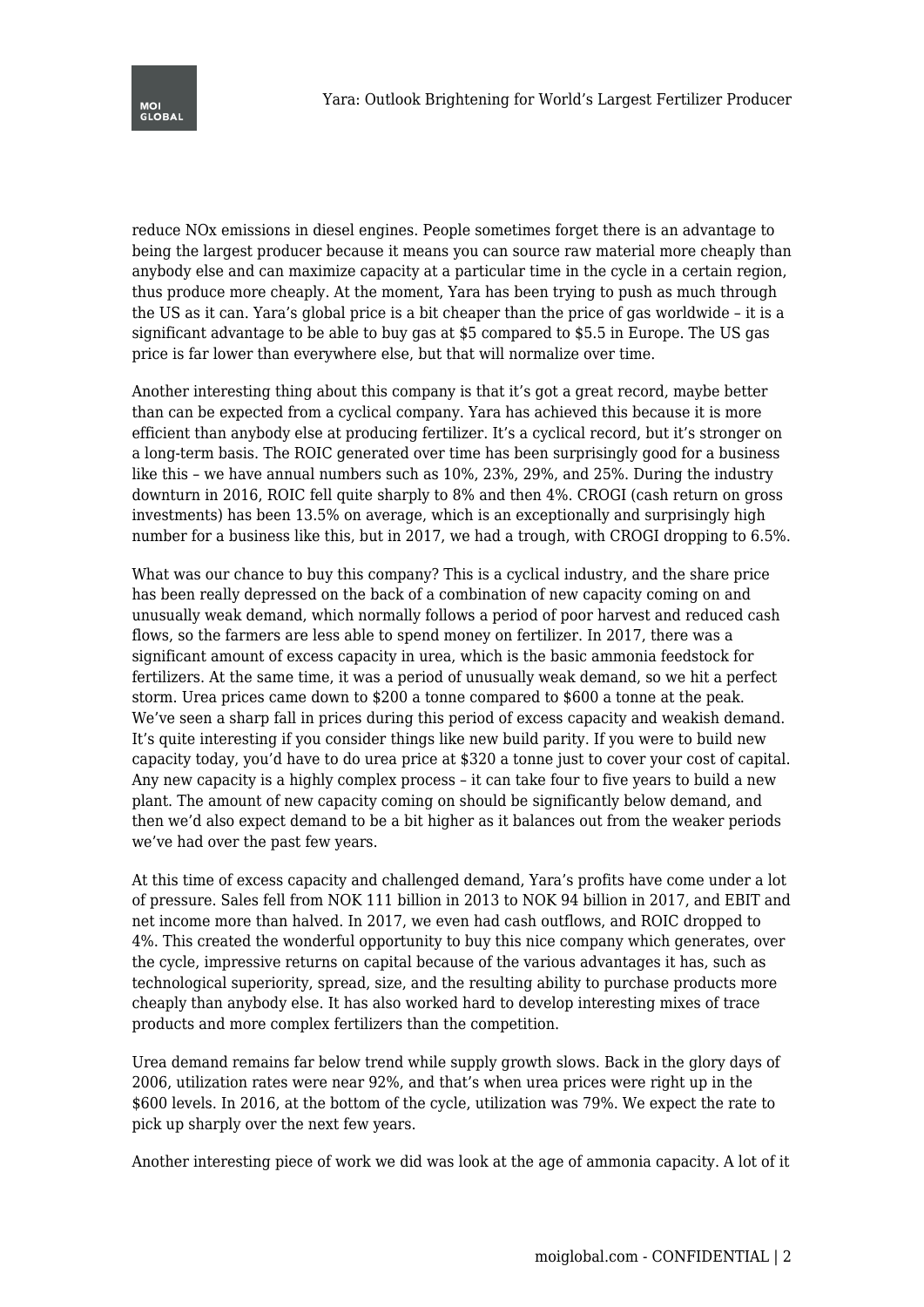

is extremely old now and very unprofitable. Yara is one of those groups that have constantly innovated and upgraded capacity so that in everything it does, it is in the top decile of its productivity curve. There's a lot of highly inefficient capacity, and with prices as low as they are now, this capacity will either be closed down or replaced. If it's replaced, urea prices have to be much higher to cover the cost of that capital investment.

The first thing Yara did was to try and cut costs, as any good company would do. You have to assume the fertilizer price isn't going to increase although we think there's a good chance it will do. Then you try and bring your profit back up just by cutting cost. Yara put in place an aggressive profit improvement program, the idea being to increase EBITDA by \$500 million per annum by 2020. The company is already quite far ahead of this. The program aims for 10% greater production efficiency, 25% lower fixed costs, and 35% lower variable costs. Slightly more controversial is 35% from higher volumes, but the company is also adding capacity as this whole process goes through.

With the extra capacity added in the past few years, assuming urea and fertilizer prices stay where they are today, it should add \$1.1 billion to 2020 profits. That's almost the same level as the profit Yara made back in 2017 of \$1.4 billion. Our guess is that without cyclical upturn, the shares would be trading at 5x EBITDA, which is quite an attractive valuation with no increase in urea price, just work it is doing on the cost side. It's interesting that the shares are still trading at a big discount to competitors. When I say competitors, it's mostly those producing fertilizers in the US. They have the advantage provided by the glut of natural gas, but this should even out over the cycle, as it normally does. You get new capacity coming on Europe. At the same time, we're going to get the ports and the ships so that glut of capacity can be exported out to the US, and this competitive advantage will even out over the next few years, in our opinion.

What makes things all the more interesting is that we believe Yara can go a lot further. It's a very traditional European company, extremely asset-rich and conservatively run. It has got a number of gems that are difficult for the market to appreciate, and Yara can do a number of things which would surprise existing shareholders and could help drive the share price up quite significantly. The first thing is the industrials business, the one that uses the byproducts of fertilizer production to make various industrial products. In talks with people from the industry, we have found that these will be highly attractive, specialty chemicals to some chemical groups. Looking at the kind of prices these assets fetch in M&A, we think the business could be worth 25% of the current market cap. Yet, at the moment, it only makes 12% of group EBITDA. We believe it's something which could surprise a number of investors. If it were to announce the sale of this business somewhere around this price, it could drive the share price significantly higher. However, it's also complicated because these are products manufactured in existing Yara complexes so there would have to be some supply agreement. Despite the complexity, this is normal within the industry, and some other companies have done it.

We've also studied extensively the improvement program and believe the company can go quite a lot further than it has said. It's an aggressive program, but looking at the costs similar companies have been able to take out in difficult times and how much Yara has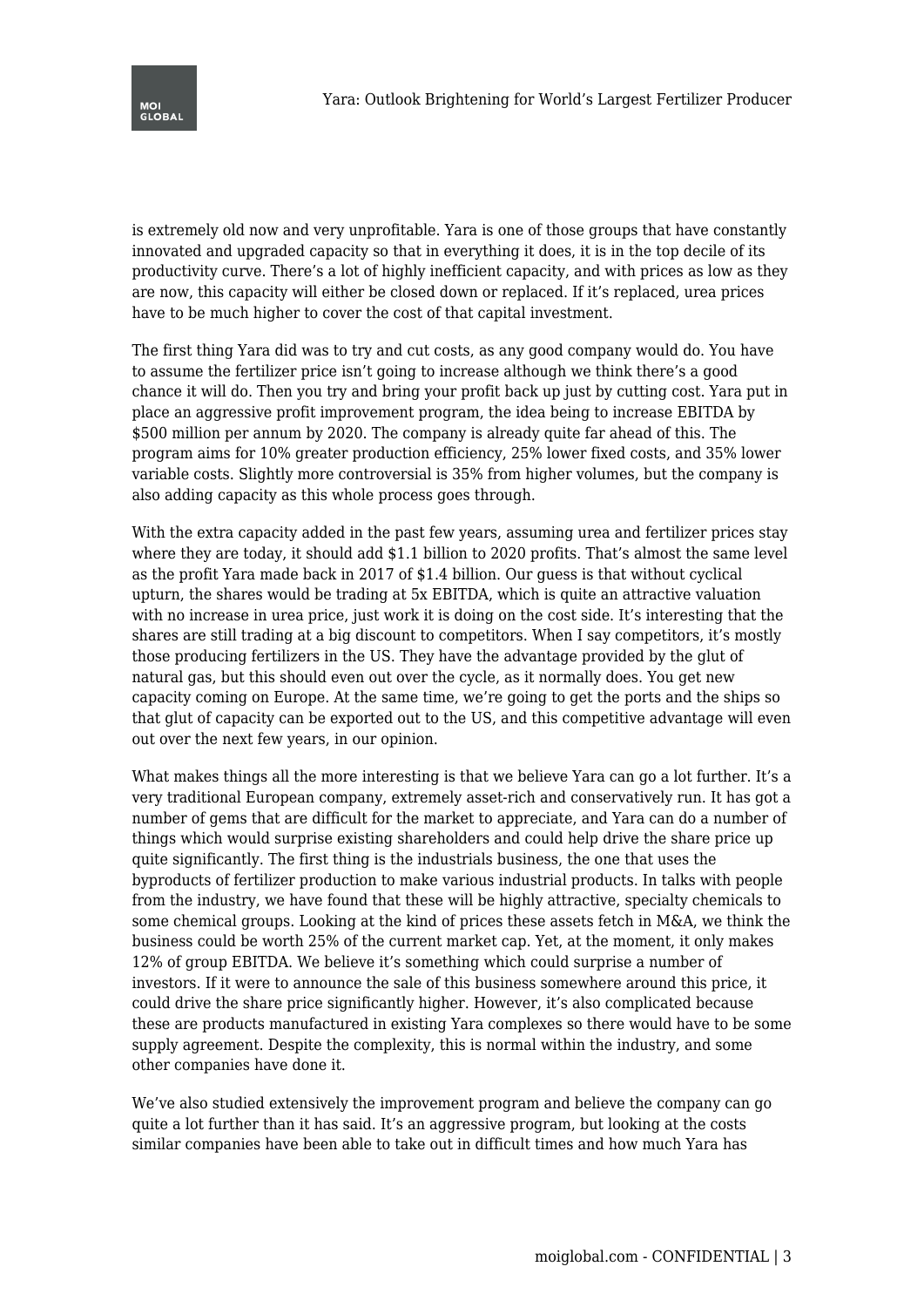

exceeded the program so far, we think it could save up a further \$500 million. Our hope is that it will come up with a raised guidance for the savings from the improvement program. The management has already indicated it can do \$700 million to \$800 million, but our view is it could go way higher.

The other thing which intrigued us is that Yara has a lot of really interesting assets sitting on its balance sheet at pretty much nothing, but we consider them quite valuable. It has got ports and terminals, for example, and those could be worth far more than the balance sheet suggests. There could be a possibility for sale and leaseback. We could be talking of value of \$1.5 billion or \$2 billion. That's something which could really surprise investors and help push the share price further.

Pulling all this together, we talked about the current level of EBITDA, we looked at the extra capacity and the improvement program and what that could bring in the EBITDA, and we looked at the extra cost-cutting. But then we considered the impact of urea prices back at \$430, which is a recent peak and would justify new build of capacity, and we find the shares would be trading at something like 3.5x earnings. That looks difficult to achieve right now because we're at the bottom of the cycle and the cost-cutting program has to proceed, but our guess is the business of a company with proven quality can generate such returns over the long term. I think we have a tailwind now. With very little new capacity coming on in the fertilizer area and demand recovering nicely, there's a good chance we'll start to see the value of these assets and then sharply higher profits over the next few years. It seems to have a PER of 3.6x for what probably would be a midcycle urea price that is too cheap, and why not pay 7x, 8x, or 9x for an asset of this quality?

To sum up, Yara is a really good business that has had super quality over the cycle and generated great returns. We were presented with a good opportunity when it faced a perfect storm with all the new capacity coming on and unusually weak demand. The company put in place an aggressive restructuring program, but we think it can go a lot further. There are various hidden valuable assets which the market isn't fully aware of, and if they're externalized, it should drive the share price significantly further.

## *The following are excerpts of the Q&A session:*

**Q**: Stuart, thank you so much for articulating your thesis here for our benefit. Could you comment a bit more on capital allocation and whether there's anything you might prioritize differently than the management is doing at this time?

**A**: One of the big challenges of capital allocation in a firm like this is that it takes an awfully long time to build a plant, not only planning but also the context. The region of the world where you're operating can change dramatically during the time you're building the plant. One of the obvious questions is why not build more plants in the US, where you have the benefit of lower gas prices. The trouble with that is there are ports and terminals being built to start exporting this glut of excess gas. I'm not totally clear on whether it makes sense to add more capacity in America at this stage of the cycle. There could be a case for it.

The other part is value-added products, and Yara is in the process of doing this. One area in